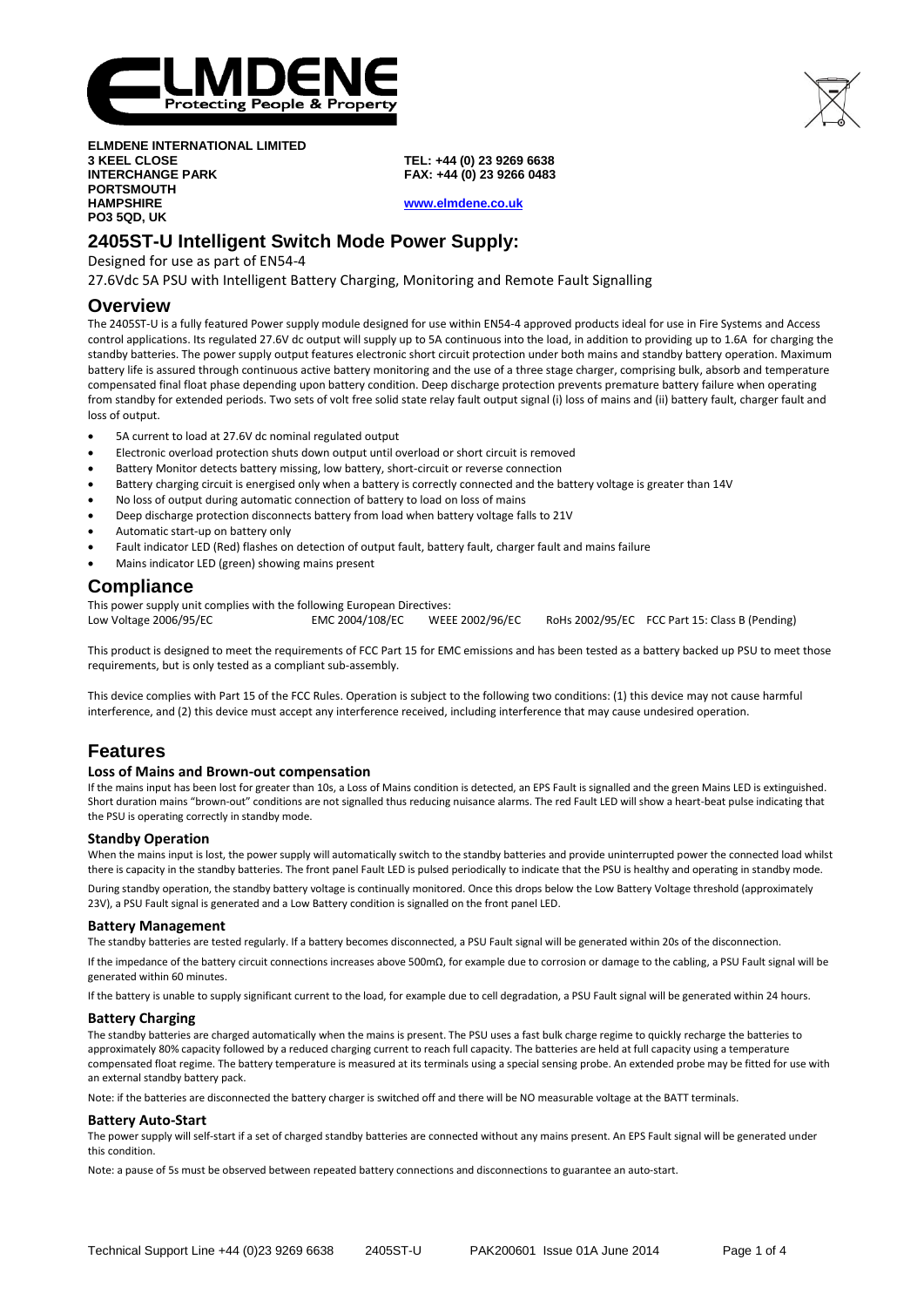# **Specification**

**Input** Frequency Current 2.5A maximum for a 5A load and 1.6A battery charging Inrush current 100 and 30A maximum @ 25 OC, 110Vac for 10ms<br>
Mains input fuse 100 and 30A maximum @ 25 OC, 110Vac for 10ms

# **Output**

Load Current<br>Ripple Ripple 100mV max over full rated mains voltage<br>100mV max over full rated mains voltage<br>100mm, 250Vac glass Load output fuse F5A 20mm, 250Vac glass<br>Overload Felectronic shutdown at 8

# **Standby Battery**<br>Battery Capacity

Battery fuse protection<br>Battery Charging F5A 20mm glass<br>Constant current Low Battery Threshold Voltage 23V nominal<br>Deep discharge protection battery disco Quiescent current - no load 25mA nominal<br>Quiescent current - battery cut off <70µA Quiescent current - battery cut off

# **Mechanical**

Size 314 x 145 x 60 mm

### **Environmental** Temperature

### **Connections**

| $O/P + and -$    | Voltage output to load                   |
|------------------|------------------------------------------|
| <b>PSU Fault</b> | Solid State Relay output contacts        |
| EPS fault        | Solid State Relay output contacts        |
| Temp sensor      | Connection to battery temperature sensor |
| $BAT + and -$    | Connections to standby batteries         |
| $FAN + and -$    | No Connection                            |
|                  |                                          |

## **Operating Instructions**

The module contains high voltages and should not be disassembled, it is the OEM installers responsibility to provide suitable operating instructions for the power supply when installed with the OEM equipment.

93Vac minimum, 264Vac maximum<br>45Hz – 65Hz

Battery disconnect at 21V nominal

 $-20$  to  $+80$ <sup>o</sup>C (storage)

Die cut and pressed steel chassis enclosure

-10 to +40 $\mathrm{^{\circ}C}$  (operating) 95% RH non-condensing

 $26.0Vdc - 28vdc$  on mains power /  $18Vdc - 26Vdc$  on battery standby 0 - 5A

Electronic shutdown at 8A until overload or short circuit removed

capacities can be used, but a full re-charge will not complete within 48 hours.

2 x 17Ah to 2 x 38Ah maximum (e.g. Yuasa NP17-12 or NP38-12) series connected. Larger battery

Constant current (1.6A) bulk charging to 80% within 24 hours, float charging to 100% within 48 hours

T3.15A 20mm, 250Vac HBC

## **Maintenance**

There is no regular maintenance required of the PSU as the microcontroller performs regular health checks of the battery and output voltage. *However, reference should be made to the battery manufacturer's documentation to determine typical / expected battery life with a view to periodic replacement of the battery.* 

If the output of the PSU fails the cause of the failure should be investigated e.g. short circuit load, connection of a deeply discharged battery. The fault should be rectified before restoring power to the PSU. The following fuses may need to be replaced. Ensure the correct fuse rating and type is used.

Load Output Fuse F5A 20mm, 250Vac glass Internal Mains Fuse T3.15A 20mm, 250Vac HBC<br>Battery Fuse F5A 20mm, 250Vac glass F5A 20mm, 250Vac glass

### *CAUTION*

## *Risk of explosion if battery is replaced by an incorrect type. Dispose of used batteries according to the battery manufacturer's instructions and all local and national regulations*

The packaging supplied with this product may be recycled. Please dispose of packaging accordingly.

Specifications subject to change without notice. © 2014 Elmdene International Ltd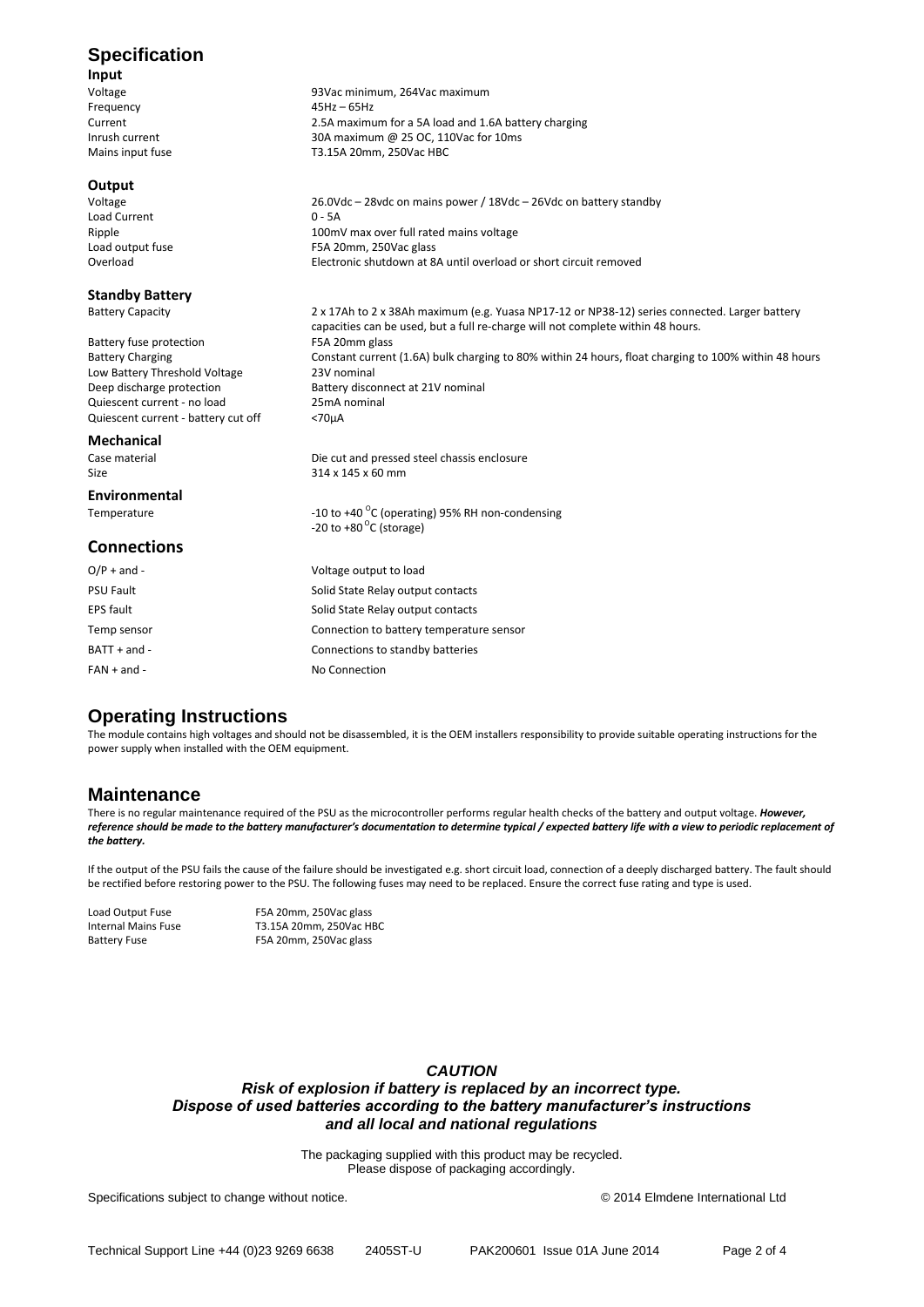# **Signalling**

Fault Outputs: 100mA @ 60Vdc solid state relay (Open indicates fault condition)

| <b>EPS Fault</b> | <b>PSU Fault</b> | <b>Condition</b>     | <b>Possible Cause</b>                                                    | <b>Action</b>                                                                    |
|------------------|------------------|----------------------|--------------------------------------------------------------------------|----------------------------------------------------------------------------------|
| <b>CLOSED</b>    | <b>CLOSED</b>    | Normal operation     | Mains present<br>Battery fully charged                                   | None                                                                             |
| Open             | <b>CLOSED</b>    | Standby Mode         | Mains lost<br>Battery driving load                                       | Investigate loss of mains                                                        |
| <b>CLOSED</b>    | OPEN             | <b>Fault Present</b> | <b>Blown fuses</b><br><b>Battery fault</b><br>Overload<br>Internal fault | Investigate fault source using<br>diagnostic LED<br>Rectify fault where possible |
| OPEN             | <b>OPEN</b>      | <b>PSU Shutdown</b>  | Mains lost<br>Standby battery exhausted                                  | Restore mains as soon as<br>possible                                             |

## **Status Indicators**

| <b>Red LED</b><br>Fault           | <b>Green LED</b><br><b>Mains</b> | <b>Condition</b> | <b>Possible Cause</b>                                                    | <b>Action</b>             |
|-----------------------------------|----------------------------------|------------------|--------------------------------------------------------------------------|---------------------------|
| OFF                               | <b>ON</b>                        | Normal operation | Mains present<br>Battery fully charged                                   | None                      |
| <b>FLASH</b><br><b>CONTINUOUS</b> | ON OF OFF                        | Fault            | <b>Blown fuses</b><br><b>Battery fault</b><br>Overload<br>Internal fault | Contact service engineer  |
| 1 PULSE                           | OFF                              | Standby Mode     | Mains lost<br>Battery driving load                                       | Investigate loss of mains |

## **Diagnostic Indicator - (D11)**

| <b>Red LED</b><br><b>Diagnostic</b> | <b>Green LED</b><br><b>Mains</b> | <b>Condition</b>                          | <b>Possible Cause</b>                                                              | <b>Action</b>                                                                                                                |
|-------------------------------------|----------------------------------|-------------------------------------------|------------------------------------------------------------------------------------|------------------------------------------------------------------------------------------------------------------------------|
| OFF                                 | ON                               | Normal operation                          | Mains present<br>Battery fully charged                                             | None                                                                                                                         |
|                                     | <b>OFF</b>                       | <b>Standby Operation</b>                  | Mains Lost. No faults present<br>Battery driving load                              | Investigate loss of mains                                                                                                    |
| ON<br><b>CONTINUOUS</b>             | ON OF OFF                        | <b>Internal Fault</b>                     | Software fault detected<br>PSU running in Safe Mode                                | Return to manufacturer                                                                                                       |
| <b>FLASH</b><br><b>CONTINUOUS</b>   | ON OF OFF                        | No output                                 | Output fuse blown<br>Output overload<br>Output short circuit                       | Check and replace output fuse<br>Disconnect output load and test load                                                        |
| 1 PULSE                             | ON                               | <b>Battery Charging</b>                   | No faults active<br>Battery charging normally but<br>< 90% of full charge          | None                                                                                                                         |
| 2 PULSES                            | ON                               | No Battery                                | Battery disconnected<br>Battery fuse blown<br>Battery heavily discharged           | Check battery connections<br>Check and replace battery fuse<br>Check battery terminal voltage and<br>replace if battery aged |
|                                     | OFF                              | Low Battery Volts                         | Standby Mode<br>Battery almost discharged                                          | Restore mains as soon as possible                                                                                            |
| 3 PULSES                            | ON OF OFF                        | <b>Battery Fault</b>                      | High impedance in battery<br>connection<br>Battery internal fault                  | Check battery connections for damage<br>e.g. corrosion. Replace battery if aged                                              |
| 4 PULSES                            | ON OF OFF                        | <b>Charger Fault</b>                      | Internal failure of battery charger                                                | Return to manufacturer                                                                                                       |
| 5 PULSES                            | ON OF OFF                        | <b>Battery Temperature</b><br>Probe Fault | Battery temperature monitor<br>disconnected or damaged<br>PSU running in Safe Mode | Check temperature sensor<br>connections and condition of sensor<br>and cable<br>Replace if suspect                           |